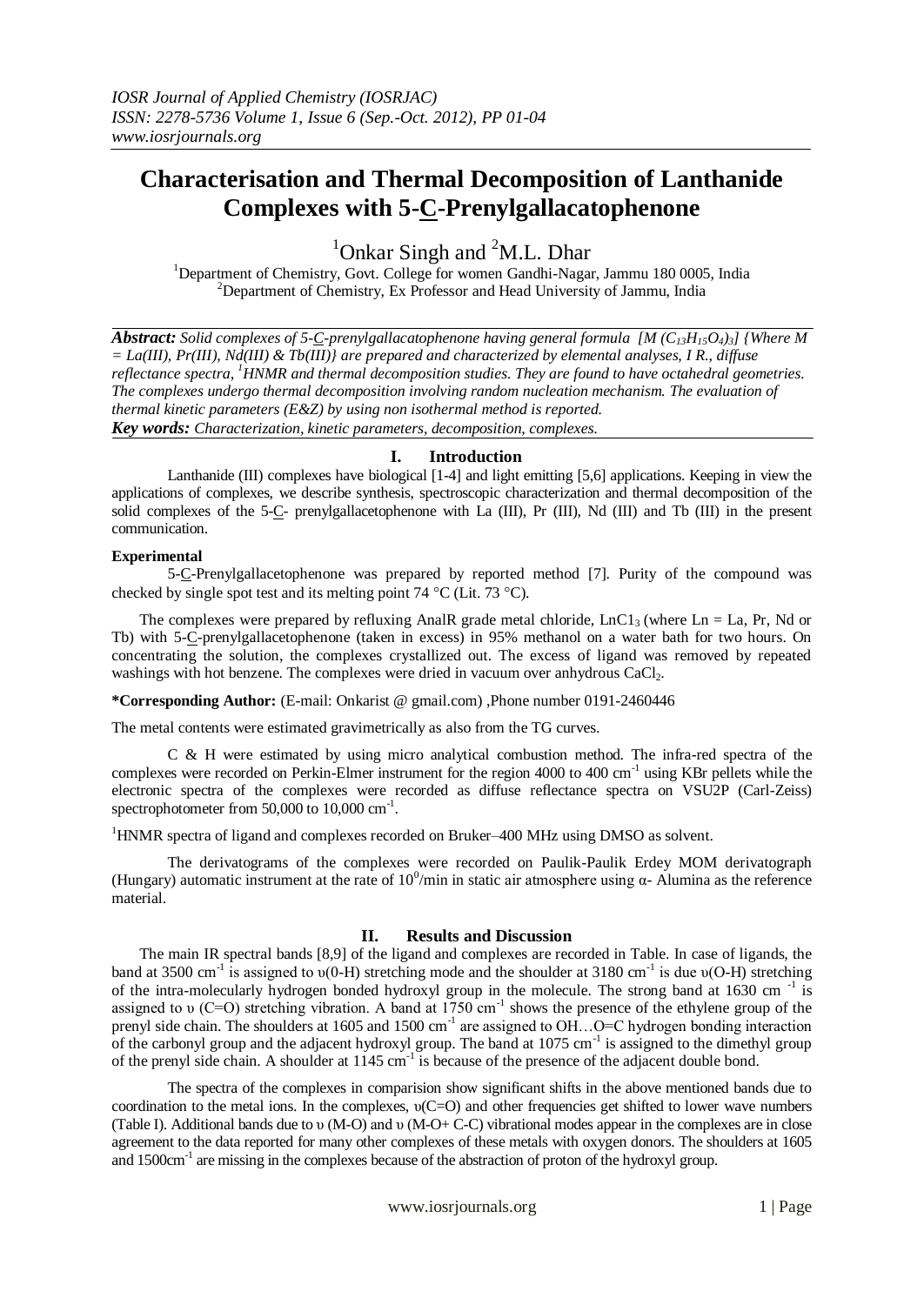## *IOSR Journal of Applied Chemistry (IOSRJAC) ISSN: 2278-5736 Volume 1, Issue 6 (Sep.-Oct. 2012), PP 01-04 www.iosrjournals.org*

On the basis of available data [10,-12] the main bands of respective transition of diffuse reflectance spectra of the solid complexes are recorded in Table I. The other observed bands are due to electronic transitions  $(4f\rightarrow 5d)$ , charge transfer (Metal to ligand and ligand to metal) and electronic transitions within the ligand. The presence of the ligands around the metal ion invariably shifts the absorption bands to the higher frequency. Lanthanum (III) has no significant absorption in the visible region. The absorption bands of Praseodymium(III), Neodymium(III) and Terbium(III) in the visible and infrared region appear due to transitions from the ground levels <sup>3</sup>H- $_{4}I_{9/2}$ ,  $^{7}F_{6}$  to the excited J-levels of 4f configuration, respectively. The d.r. spectra of the solid complexes has been used to elucidate their stereochemistry. The assignments of electronic spectral data suggest octahedral geometries for the complexes[13, 14].

<sup>1</sup>H NMR spectra of ligand shows two singlet at  $\delta = 7.4$  and  $\delta = 2.3$  for 2H on aromatic ring and 3H of -CH<sub>3</sub> proton respectively. The signal for 3OH protons are not found upto  $\delta$  =10 because of rapid proton exchange. The spectra of the complexes show retention of singlet for aromatic proton between  $\delta$  =7.35 to 7.40 and for the -CH<sub>3</sub> protons between  $\delta$  =2.30 to 2.40.

The TG curves [Fig.1] have revealed that the complexes are stable upto  $140^{\circ}$ C which is indicative of the absence of any solvent molecules. The TG curves of all the complexes show a continuous weight loss from 140<sup>o</sup>C to 600<sup>o</sup>C till the formation of oxide La<sub>2</sub>O<sub>3</sub>, Pr<sub>2</sub>O<sub>3</sub>, Nd<sub>2</sub>O<sub>3</sub>, or Tb<sub>2</sub>O<sub>3</sub> as end product. The curves do not feature any stable intermediate state which could be isolated for characterization. The final weight of the residues in all cases correspond to the weights of the metal oxides (Table I).

Non- isothermal kinetic studies of the complexes (Table-II) [15] show the values of kinetic parameters and the mechanism of decomposition. The values of  $\alpha$  (fractional weight loss) at different temperatures were obtained from TG curves, corresponding  $(1-a)^n$  values were calculated, where n depends upon the reaction model. Various plots with different values of n were tried. The best linear fit plots: Fig. 2 & Fig. 3 were found for piloyan –Novikova [16] and Coats-Redfern [17,18] method respectively. These models suggest random nucleation mechanism [19] of decomposition which is also supported by α-T (K) plot (Fig. 4). Plots (2-3) were analysed for the values of slope, intercept and the energy of activation. From these values, the corresponding values of Z were obtained by applying equations:

$$
\text{Intercept} = \frac{\log 2R}{\beta E}; \qquad Z = \frac{E}{RT_m} \beta \exp\left(\frac{E}{RT_m^2}\right)
$$

Where R represents the molar gas constant and  $\beta$  the rate of heating (KS<sup>-1</sup>).

It is concluded that 5-preny-2,3,4-trihydroxy acetophenone acts as a bidentate chelating ligand. The presence of prenyl side chain seems to restrict the coordination number to six only on account of steric hindrance. The decomposition of the complexes is regular and continuous with the formation of the respective oxides as the end products. The decomposition in all cases involving random nucleation mechanism.

| S.<br>No       | Complex                                      | Colour               | Elemental Analysis (Calc/Found) |           |             |                               | IR Spectra bands (cm-1) |            |                           |                | Electronic Absorption (cm-1) |                         |                                                                                                                   |
|----------------|----------------------------------------------|----------------------|---------------------------------|-----------|-------------|-------------------------------|-------------------------|------------|---------------------------|----------------|------------------------------|-------------------------|-------------------------------------------------------------------------------------------------------------------|
|                |                                              |                      | С                               | Η         | M           | M <sub>2</sub> O <sub>3</sub> | $v(C=0)$                | $(CH3C=0)$ | $v(C_6H_5)$               | $(M-O)(M-O+C)$ |                              | Major<br><b>Bands</b>   | Assignment                                                                                                        |
|                | $[La(C_{13}H_{15}O_4)_3]$                    | Dark<br><b>Brown</b> | 55.45/56.0                      | 5.33/5.83 | 16.46/17.10 | 19.30/18.89                   | 1600                    | 1400       | 1080                      | 600            | 450                          | 22727                   | Intra-ligand<br>Charge transfer                                                                                   |
| $\overline{2}$ | $[Pr(C_{13}H_{15}O_4)_3]$                    | Brown                | 55.32/55.93                     | 5.32/5.86 | 16.65/17.15 | 19.49/18.93                   | 1600                    | 1380       | 1090                      | 580            | 440                          | 25000<br>21739<br>15384 | ${}^3H4 \rightarrow {}^3P_2$<br>$\rightarrow$ <sup>3</sup> P <sub>1</sub><br>$\rightarrow$ D <sub>2</sub>         |
|                | $Nd(C_{13}H_{15}O_4)_{3}$                    | Brown                | 55.11/55.82                     | 5.30/5.70 | 16.98/17.4  | 19.81/18.23                   | 1600                    | 1380       | 1090                      | 580            | 440                          | 23889<br>16129          | ${}^{4}I_{9/2} \rightarrow {}^{2}P_{1/2}$<br>$\rightarrow$ 4G <sub>7/2</sub>                                      |
| 4              | $\lceil \text{Tb}(C_{13}H_{15}O_4)_3 \rceil$ | Brown                | 54.17/54.96                     | 5.20/5.62 | 18.4/18.9   | 21.17/20.94                   | 1600                    | 1425       | 1085                      | 570            | 450                          | 26666                   | $F_6 \rightarrow ^5D3$<br>$\rightarrow$ <sup>5</sup> L <sub>10</sub><br>$\rightarrow$ <sup>5</sup> D <sub>2</sub> |
|                | $C_{13}H_{17}O_4$ (ligand)                   | ---                  | -----                           | ----      | ---         | ---                           | 3500.<br>3180           | 2910,1750, | 1630.<br>1609<br>$(Sh)$ , | 1500           |                              |                         |                                                                                                                   |

#### **Table-I**

Elemental Analysis, colour, IR spectral and electronic Absorption spectra of complexes.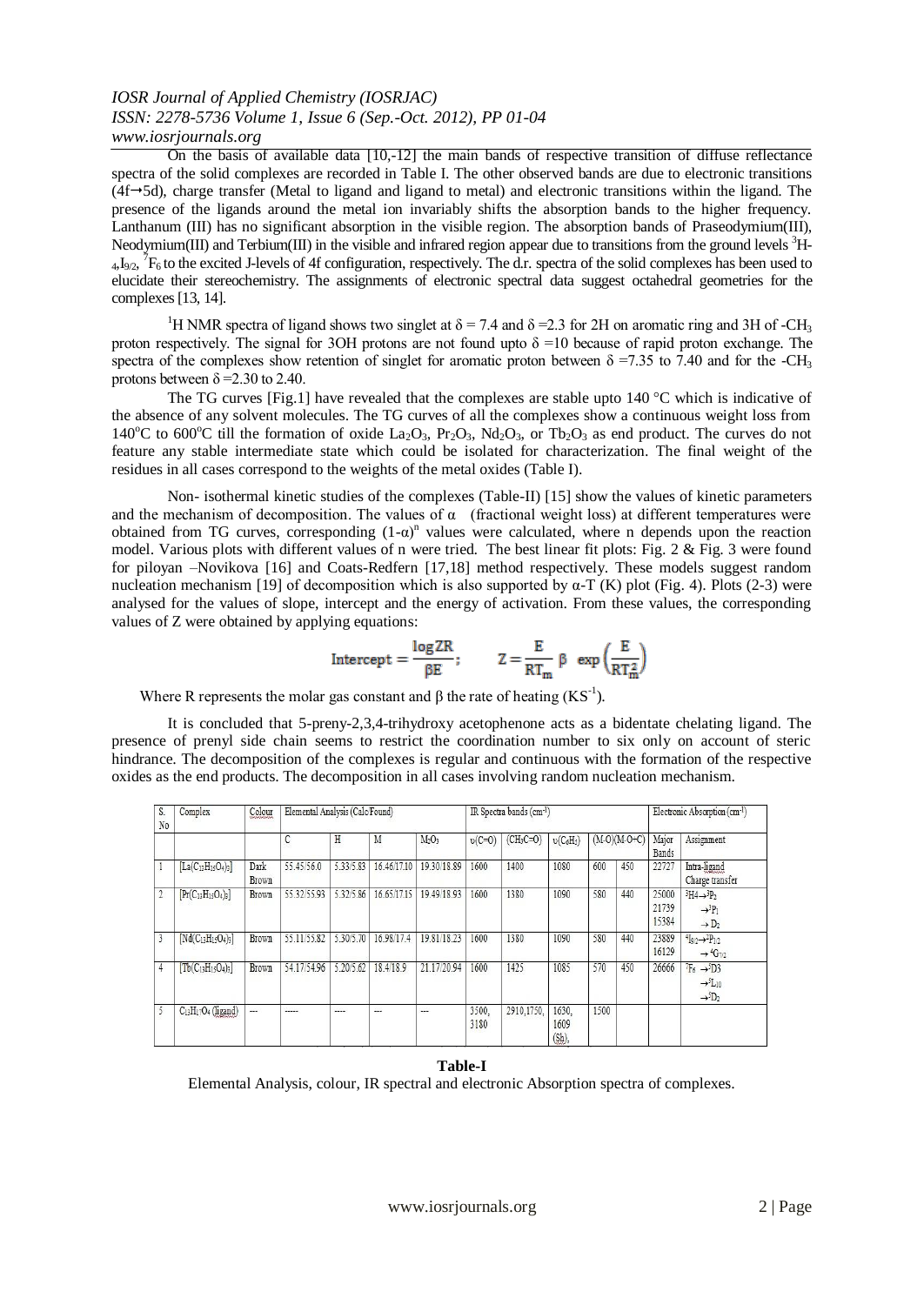*IOSR Journal of Applied Chemistry (IOSRJAC) ISSN: 2278-5736 Volume 1, Issue 6 (Sep.-Oct. 2012), PP 01-04 www.iosrjournals.org*

| Table-II: Thermal decomposition kinetic parameters. |                  |              |           |                         |        |       |  |  |  |  |
|-----------------------------------------------------|------------------|--------------|-----------|-------------------------|--------|-------|--|--|--|--|
| Complex                                             | Equation         | <b>Slope</b> | Intercept | $E$ kJmol <sup>-1</sup> | $ZS-1$ | Model |  |  |  |  |
| $[La(C_{13}H_{15}O_4)_3]$                           | Piloyan Novikova | $-2444.00$   | $-1.66$   | 46.90                   | 20.52  |       |  |  |  |  |
|                                                     | Coats-Redfern    | $-222.22$    | $-2.25$   | 42.55                   | 4.79   | R.N.  |  |  |  |  |
| $[Pr(C_{13}H_{15}O_4)_3]$                           | Piloyan-Novikova | $-1909.09$   | $-2.24$   | 36.55                   | 4.37   |       |  |  |  |  |
|                                                     | Coats-Redfern    | $-1214.28$   | $-3.69$   | 23.25                   | 0.11   | R.N.  |  |  |  |  |
|                                                     |                  |              |           |                         |        |       |  |  |  |  |
| $[Nd(C_{13}H_{15}O_4)_3]$                           | Piloyan-Novikova | $-1142.85$   | $-3.90$   | 21.88                   | 0.05   |       |  |  |  |  |
|                                                     | Coats-Redfern    | $-1105.26$   | $-3.92$   | 21.16                   | 0.05   | R.N.  |  |  |  |  |
| $[Tb(C_{13}H_{15}O_4)_3]$                           | Piloyan-Novikova | $-1785.71$   | $-2.56$   | 34.19                   | 1.88   |       |  |  |  |  |
|                                                     | Coats-Redfern    | $-4800.00$   | $-3.72$   | 91.90                   | 0.03   | R.N.  |  |  |  |  |

R.N. = Random Nucleation Mechanism.

### **Legends of Figur**e

- Fig. 1. Derivatograms for La (III) complex [–∙–], Pr(III) complex [- -], Tb (III) complex[–] and Nd (III) complex [-o-]
- Fig.2.. Piloyan –Novikova plots: La(III) complex [•],1Pr (III) complex [×], Tb (III)complex [0] and Nd (III) complex [-].

Fig.3. Coats –Redfern plots: La(III) complex[•], Pr(III) complex(×), Tb (III) complex [0] and Nd (III) (٭) complex

Fig.4.  $\alpha$  –T(K) plots: La (III) complex[•], Pr(III) complex (×), Tb (III) complex [0], and Nd (III) complex (\*).

**Fig. 1**